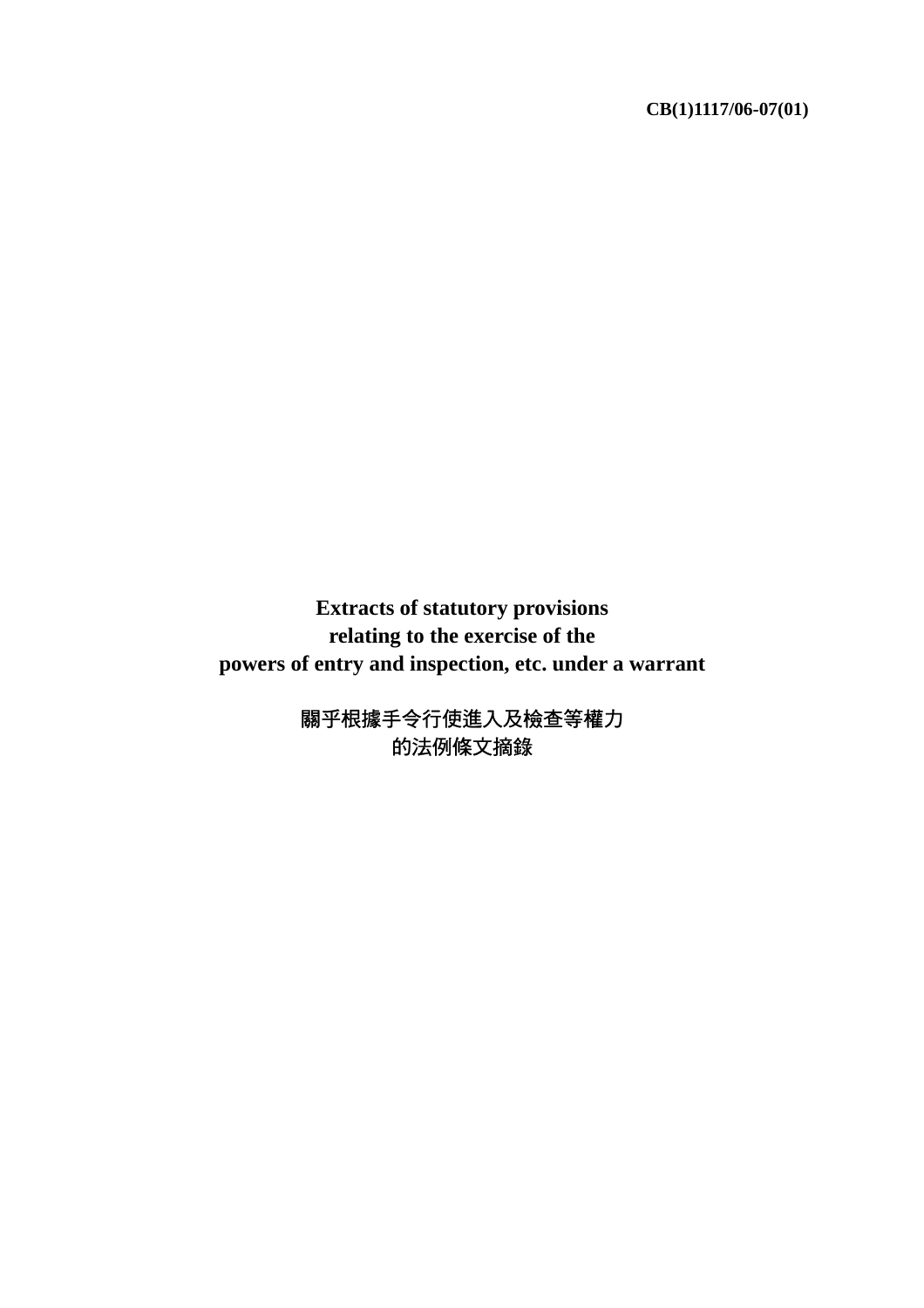| Chapter: | 400 | Title:   | <b>NOISE CONTROL</b> | Gazette                  |  |
|----------|-----|----------|----------------------|--------------------------|--|
|          |     |          | <b>ORDINANCE</b>     | Number:                  |  |
| Section: | -25 | Heading: | Powers of entry and  | Version Date: 30/06/1997 |  |
|          |     |          | inspection, etc.     |                          |  |
|          |     |          |                      |                          |  |

(3) If it is made to appear to a magistrate by information on oath that there is reason to believe that-

> (a) an offence against this Ordinance has been or is being committed on domestic premises; or

> (b) there is on domestic premises any thing that is or is likely to constitute evidence that an offence against this Ordinance has been or is being committed,

the magistrate may issue a warrant authorizing an authorized officer to enter and search such premises.

(4) If it is made to appear to a magistrate by information on oath that it is necessary for an authorized officer to enter domestic premises for any of the purposes referred to in subsection (1)(b), the magistrate may issue a warrant authorizing the authorized officer to enter such domestic premises.

(6) An authorized officer who enters any place under this section shall, if entry is by warrant issued under subsection (3) or (4), produce that warrant.

| 章: | 400 | 、標題: | 噪音管制條例                                    | 憲報編號: |  |
|----|-----|------|-------------------------------------------|-------|--|
| 條: |     |      | 條文標題: <b>進入及視察的權力等</b>   版本日期: 30/06/1997 |       |  |

\_\_\_\_\_\_\_\_\_\_\_\_\_\_\_\_\_\_\_\_\_\_\_\_\_\_\_\_\_\_\_\_\_\_\_\_\_\_

(3) 倘裁判官從經宣誓而作的告發認為有理由相信–

(a) 住用處所內曾經發生或正在發生違犯本條例的罪行;或

(b) 住用處所內有任何物件足以證明或相當可能證明該處

曾經發生或正在發生違犯本條例的罪行,

裁判官可發出手令,授權獲授權人員進入及搜查該處所。

(4) 倘裁判官從經宣誓而作的告發認為有必要讓獲授權人員為第(1)(b)款所提述的任 何目的進入住用處所,可發出手令,授權獲授權人員進入該住用處所。

(6) 根據本條進入任何地方的獲授權人員,如是憑藉根據第(3)或(4)款發出的手令進 入的,須出示該手令。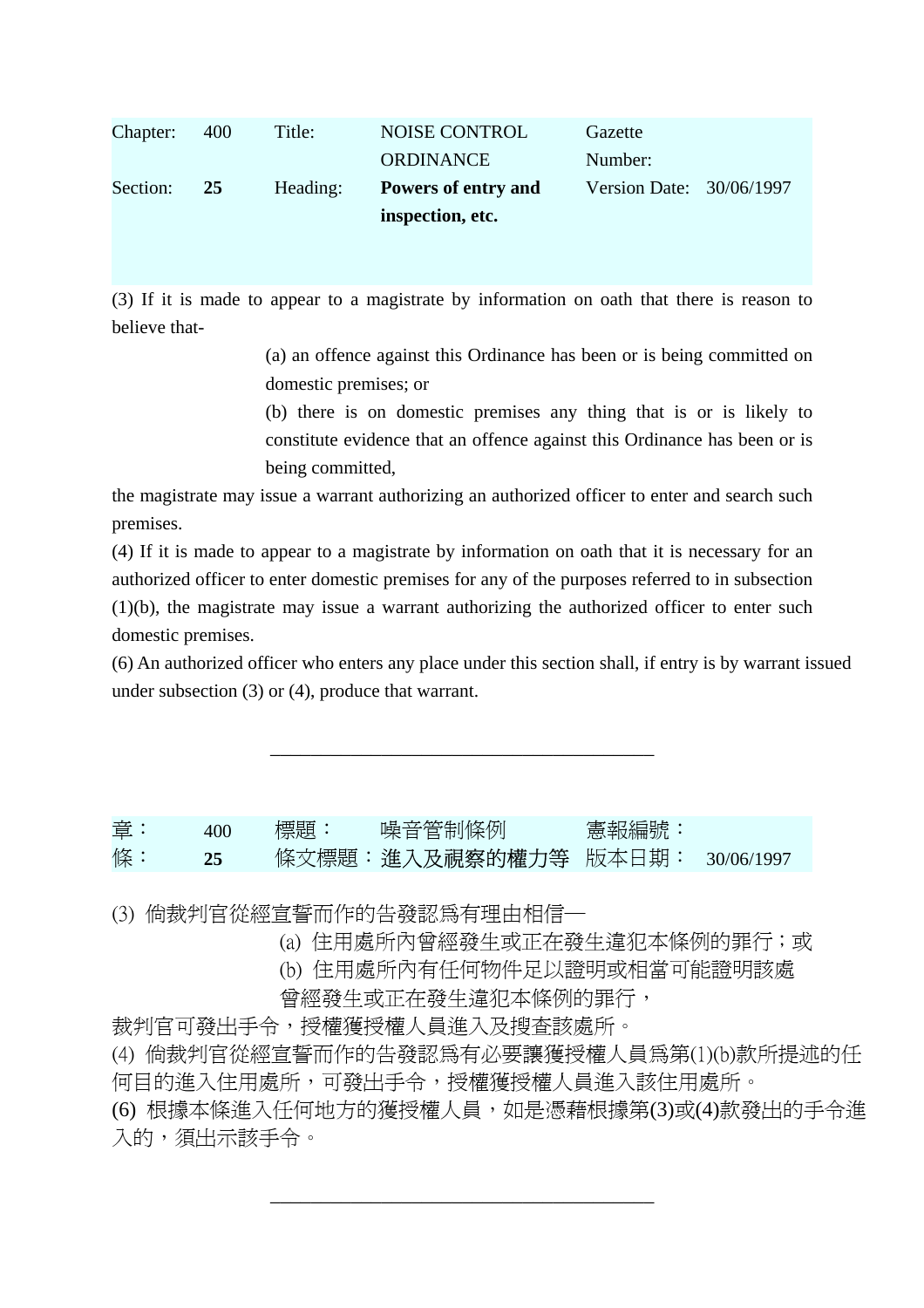| Chapter: | 562         | Title:   | <b>BROADCASTING</b>                                         | Gazette | 48 of 2000 |
|----------|-------------|----------|-------------------------------------------------------------|---------|------------|
|          |             |          | <b>ORDINANCE</b>                                            | Number: |            |
| Section: | $\sqrt{25}$ | Heading: | <b>Investigation of licensee's Version Date:</b> 07/07/2000 |         |            |
|          |             |          | <b>business</b>                                             |         |            |

(1) Where the Broadcasting Authority is satisfied that it is necessary for the proper performance of its functions under a prescribed Ordinance in order to ensure a licensee's compliance with a licence condition, a requirement under the Ordinance which is applicable to it, a direction, order, or determination, under the Ordinance which is applicable to it, or a provision in a Code of Practice which is applicable to it, it may authorize in writing any person to do all or any of the following at such times as are specified by it in the authorization-

> (a) require a licensee or a person whom such authorized person reasonably believes to be employed or engaged in connection with the relevant business of a person to whom this section applies to produce for examination any data, book, document or record which relates to such business and which is in the possession or under the control of the licensee or person, as the case may be;

> (b) examine and, if he thinks fit, to take copies of any data, book, document or record produced under paragraph (a) or any entry therein; (c) remove the data, book, document or record referred to in paragraph (a) or the copies referred to in paragraph (b) for examination by him and the Broadcasting Authority; and

> (d) require a licensee or a person whom such authorized person reasonably believes to be employed or engaged in connection with the relevant business of a person to which this section applies to give the authorized person and the Broadcasting Authority any explanation or further particulars as specified by the authorized person in respect of any data, book, document or record produced under paragraph (a).

(3) A magistrate may, if satisfied by information on oath laid by the chairman or vice chairman of the Broadcasting Authority or by the principal executive officer within the meaning of the Broadcasting Authority Ordinance (Cap 391)-

> (a) that it is necessary for the proper performance of the functions of the Broadcasting Authority as referred to in subsection (1) that entry be obtained to any premises which the chairman, vice chairman or principal executive officer has reasonable grounds for believing is used or occupied by a person to whom this section applies for the purposes of keeping, storing or using any data, book, document or record which relates to the relevant business of the person to whom this section applies; and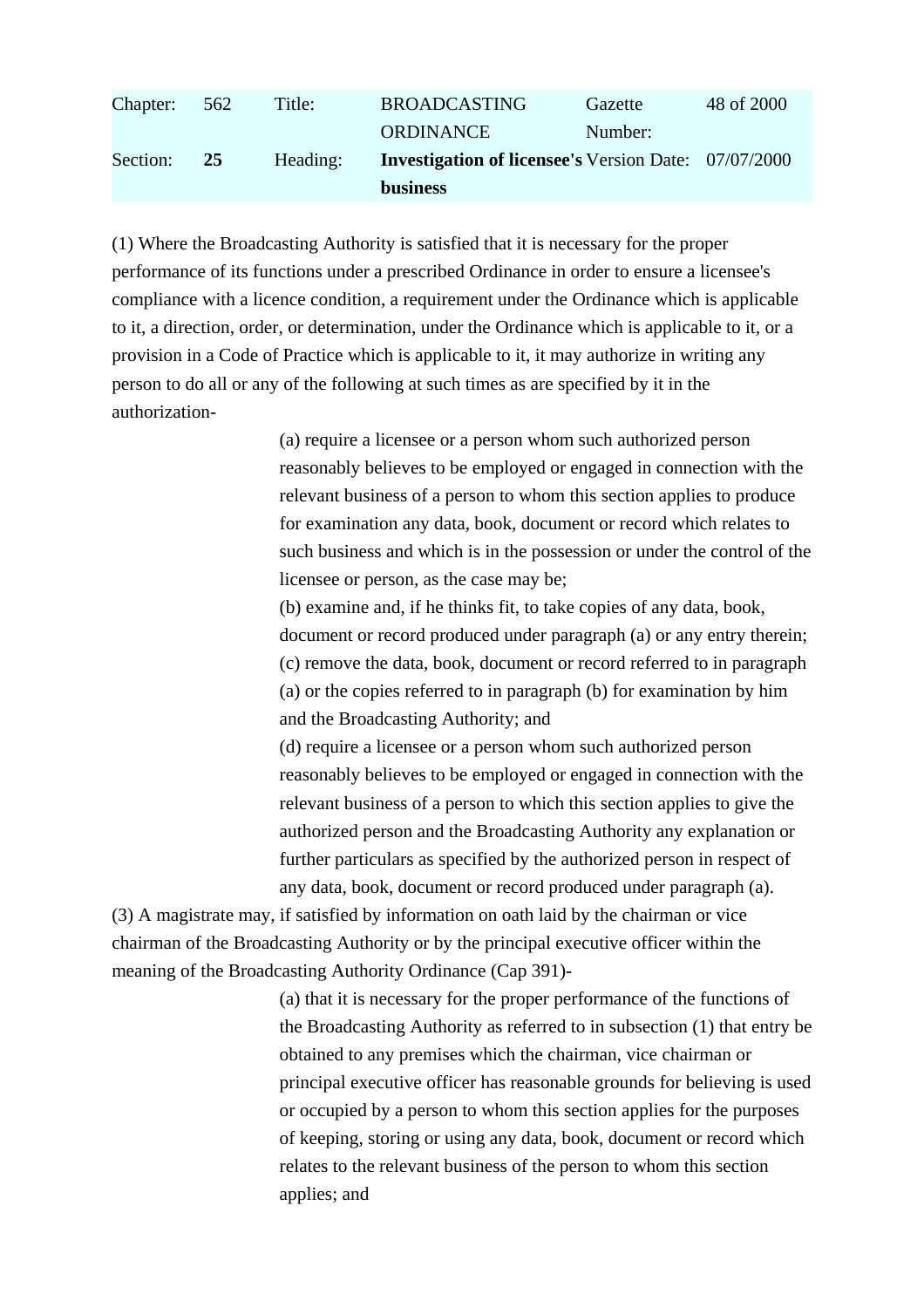(b) that permission to enter such premises has been refused or that entry is likely to be refused,

issue a warrant authorizing a person authorized under subsection (1) to enter such premises, and such person-

> (i) may exercise therein the powers specified in subsection (1); and (ii) copy, seize, remove and detain any data, book, document or record therein or any copy thereof which the authorized person has reasonable grounds for believing will afford evidence likely to assist the Broadcasting Authority in the proper performance of its functions under this Ordinance.

(7) Every person exercising any power under subsection (1) or (3) shall be furnished with a copy of his authorization and shall, upon request, produce for inspection, evidence of his identity and of his authorization.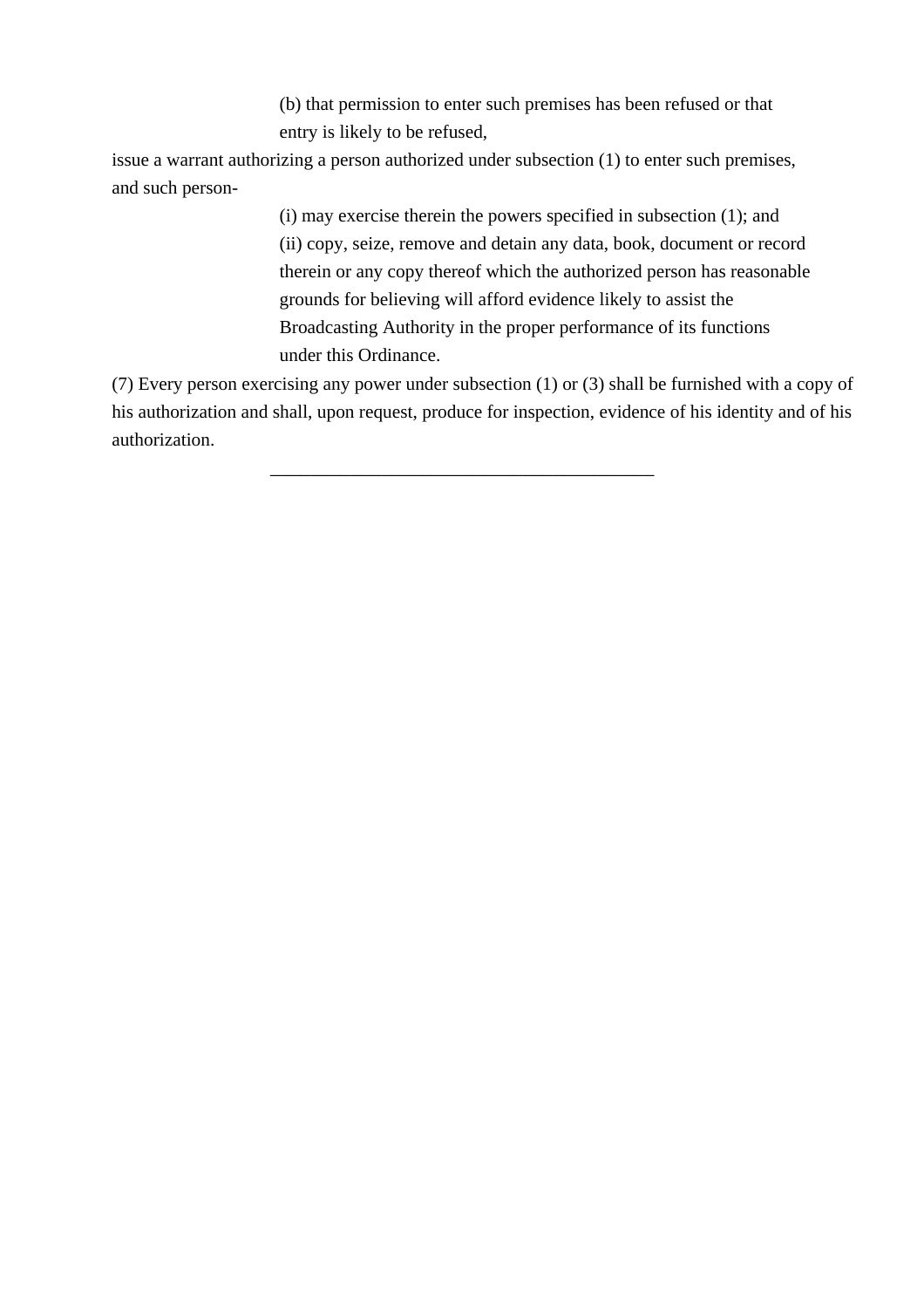| 章: | 562 | 標題: | 廣播條例                                    | 憲報編號: 48 of 2000 |  |
|----|-----|-----|-----------------------------------------|------------------|--|
| 條: |     |     | 條文標題: <b>對持牌人業務的調查</b> 版本日期: 07/07/2000 |                  |  |

(1) 廣管局如信納為妥善履行其根據某訂明條例而具有的職能以確保持牌人 遵守某牌照條件,或遵守該條例所訂並適用於該持牌人的規定,或遵守根據 該條例發出或作出的並適用於該持牌人的指示、命令、決定或裁定,或遵守 適用於該持牌人的業務守則條文,以致有此需要,可以書面授權任何人在該 局於授權書內指明的時間,作出以下全部或仟何一項行動—

> (a) 規定持牌人或獲授權的人合理地相信是受僱於或從事 某名本條滴用人士的有關業務的人,出示與該業務有關並 由持牌人或該人(視屬何情況而定)管有或控制的任何數 據、簿冊、文件或紀錄,以供檢查;

(b) 檢查根據(a)段出示的數據、簿冊、文件或紀錄或其中任 何記項,並如認為合適的話,將該等文件或其中任何記項 複製副本;

(c) 移走(a)段所提述的數據、簿冊、文件或紀錄或(b)段所提 述的副本,以供他本人及廣管局檢查;及

(d) 規定持牌人或獲授權的人合理地相信是受僱於或從事 某名本條適用人士的有關業務的人,向獲授權的人及廣管 局提供任何經獲授權的人指明並與根據(a)段出示的數據、 簿冊、文件或紀錄有關的解釋或進一步詳情。

(3) 裁判官如根據廣管局主席、廣管局副主席或《廣播事務管理局條例》(第 391 章)所指的行政主管經宣誓而作的告發,信納一

> (a) 為妥善履行第(1)款所提述的廣管局的職能,有必要進入 該告發人有合理理由相信是由某名本條適用人士使用或佔 用、並且用作存放、貯存或使用關乎該人的有關業務的數 據、簿冊、文件或紀錄的處所;及

(b) 進入上述處所的要求已遭拒絕或相當可能遭拒絕, 可發出手令授權根據第(1)款獲授權的人淮入上述處所,而該人一

(i) 可在上述處所行使第(1)款所指明的權力;及

- (ii) 可檢走、移走和扣留上述處所內他有合理理由相信會提 供相當可能會協助廣管局妥善履行其根據本條例所具職能 的數據、簿冊、文件或紀錄或其任何副本,及將其複製副 本。
- (7) 根據第(1)或(3)款行使權力的人,均須獲給予授權予他的授權書文本,並 須在有人提出要求時,出示其身分證明及授權證明以供查閱。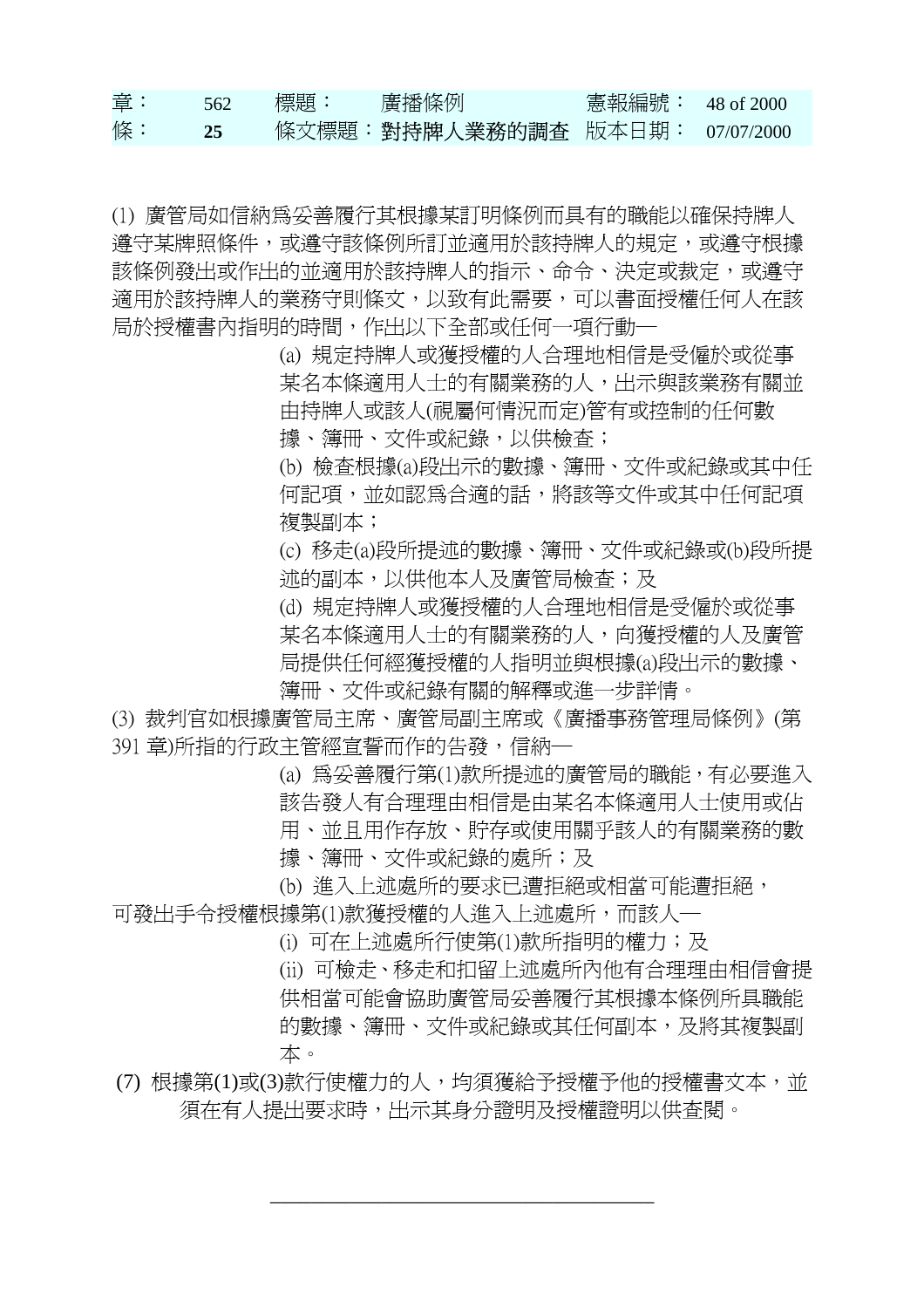| Chapter: | 486 | Title:   | PERSONAL DATA             | Gazette |
|----------|-----|----------|---------------------------|---------|
|          |     |          | (PRIVACY)                 | Number: |
|          |     |          | <b>ORDINANCE</b>          |         |
| Section: | 42  | Heading: | Power of entry on         |         |
|          |     |          | premises for the purposes |         |
|          |     |          | of an inspection or       |         |
|          |     |          | investigation             |         |

(1) Subject to subsections (3) and (8), the Commissioner may, for the purposes of an inspection-

(a) where the personal data system, or any part thereof, the subject of the inspection is situated in-

(i) non-domestic premises, enter the premises at any reasonable time;

(ii) domestic premises, enter the premises with the consent of any person (other than a minor) resident therein;

(b) carry out in the premises the inspection.

(2) Subject to subsections (3) and (8), the Commissioner may, for the purposes of an investigation-

(a) enter any premises-

(i) occupied by the relevant data user; or

(ii) in which is situated the personal data system, or any part thereof, used by the relevant data user;

(b) carry out in the premises the investigation.

(3) Subject to subsections (4) and (5), the Commissioner shall, not less than 14 days before exercising his power under subsection (1) or (2) in respect of any premises, by notice in writing served on the relevant data user, inform the data user-

(a) of the premises in respect of which he proposes to exercise that power; and

(b) that the power will not be so exercised before the expiration of 14 days after service of the notice.

(6) A magistrate may, if satisfied by information upon oath by the Commissioner or any prescribed officer that there are reasonable grounds for believing that the purposes of any investigation may be substantially prejudiced if the Commissioner were required to comply with subsection (3) before exercising his power under subsection (2) in respect of any premises, issue a warrant-

(a) in the form specified in Part 1 of Schedule 6; and

(b) in respect of those premises.

(10) Where the Commissioner, pursuant to a warrant issued under subsection (6), exercises his power under subsection (2) in respect of the premises specified in the warrant, he shall produce the warrant for inspection by any person found in those premises who questions his authority to exercise that power in respect of those premises.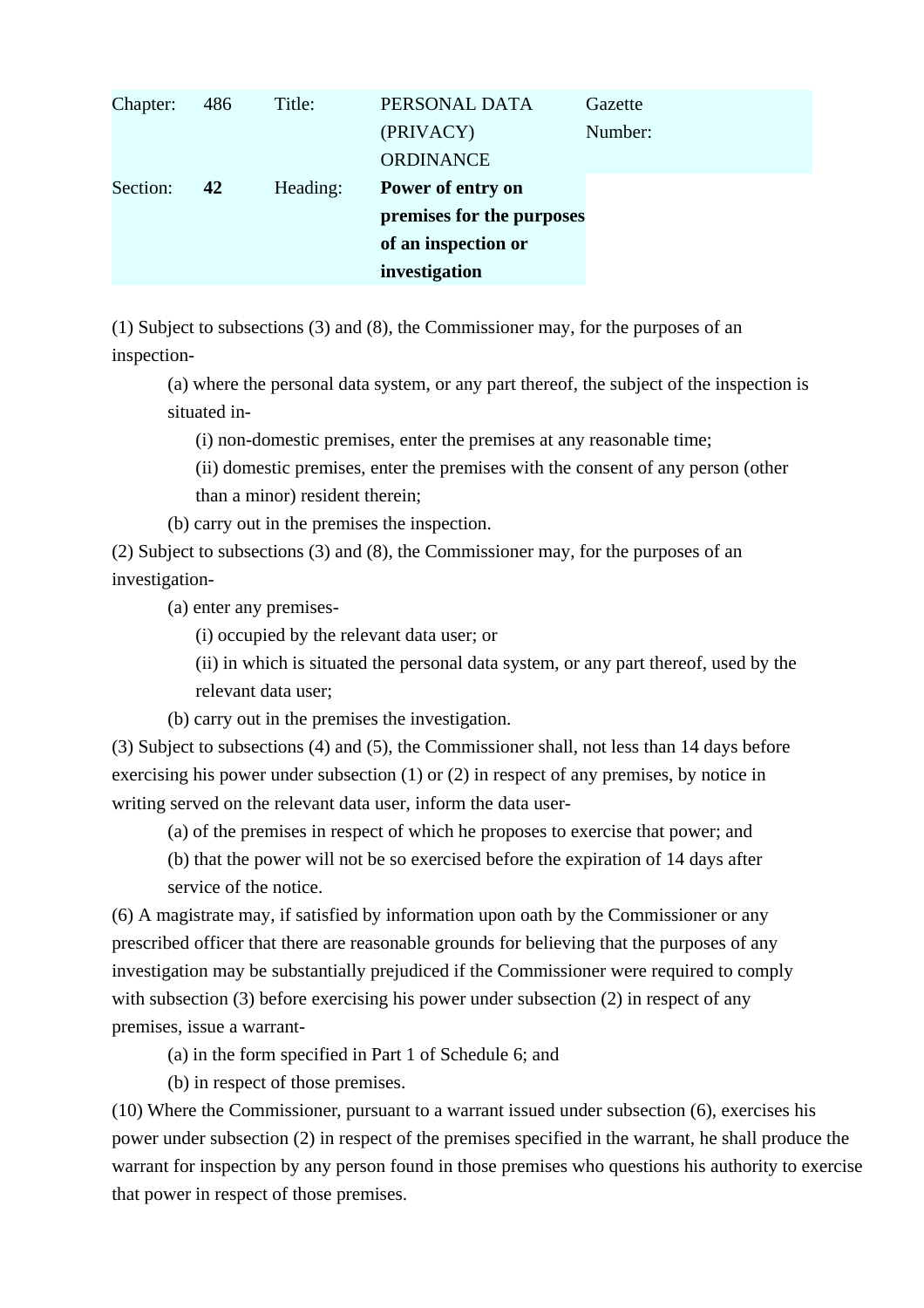## 章: 486 標題: 個人資料(私隱)條例 憲報編號: 條: **42** 條文標題:為視察或調查而進入 版本日期: 30/06/1997

處所的權力

(1) 在符合第(3)及(8)款的規定下, 專員可為視察的目的─

(a) 在以下情況下進入在其內有屬於該項視察對象的個人

資料系統或個人資料系統的任何部分的處所─

(i) 如屬非住宅處所,可在任何合理時間進入該處所;

(ii) 如屬住宅處所,須在於該處居住的任何人(未成年

人除外)的同意下進入該處所;

(b) 在該處所內進行該項視察。

(2) 在符合第(3)及(8)款的規定下,專員可為調査的目的一

(a) 進入─

(i) 由有關的資料使用者佔用的;或

(ii) 在其內有有關的資料使用者所使用的個人資料系

統或個人資料系統的任何部分的,

的任何處所;

(b) 在該處所內進行該項調查。

(3) 除第(4)及(5)款另有規定外,專員在就任何處所行使他在第(1)或(2)款下的 權力的至少 14 日以前,藉送達有關的資料使用者的書面通知,告知該資料使 用者—

(a) 他擬就甚麼處所行使該權力;及

(b) 在該通知送達後的 14 日屆滿前,該權力將不會如此行 使。

(6) 裁判官如因專員或任何訂明人員所作的經宣誓的告發,信納有合理理由相 信如專員在就任何處所行使他在第(2)款下的權力前,須遵守第(3)款,便可能 對任何調查的目的造成重大損害,該裁判官可─

(a) 發出符合附表 6 第 1 部所指明的格式的手令;及

(b) 就該處所發出該手令。

(10) 凡專員依據根據第(6)款發出的手令,就該手令所指明的處所行使他在第(2)款下 的權力,如在該處所向的任何人質疑專員就該處所行使該權力的權限,專員須出示 該手令以供該人查閱。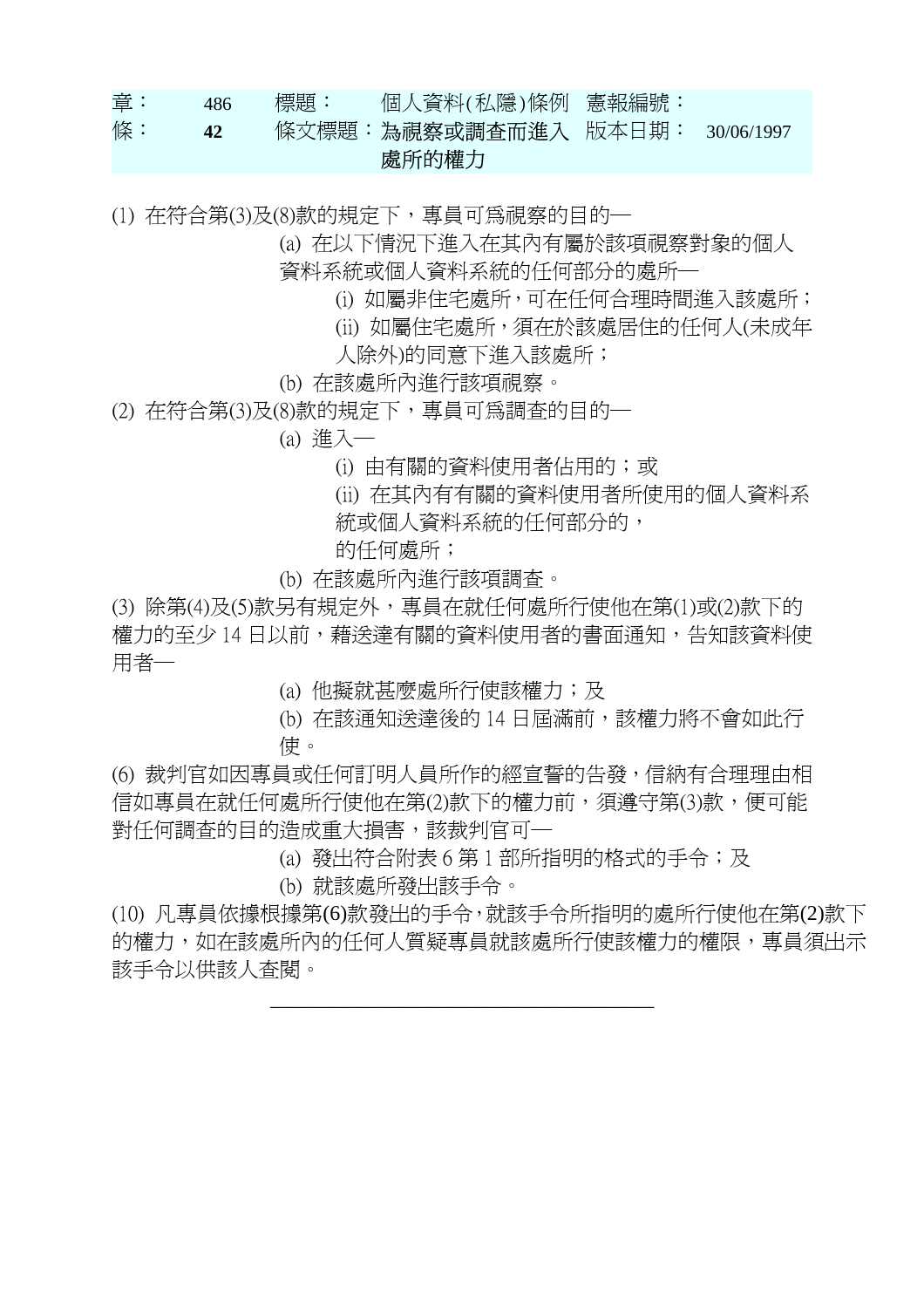| Chapter: 331 | Title:                | <b>IMMIGRATION</b>         | Gazette                  |  |
|--------------|-----------------------|----------------------------|--------------------------|--|
|              |                       | SERVICE ORDINANCE Number:  |                          |  |
|              | Section: 13C Heading: | <b>Power of search and</b> | Version Date: 30/06/1997 |  |
|              |                       | seizure                    |                          |  |

(1) Where it appears to a magistrate upon the oath of a member of the Service that there is reason to believe that there is in any place any thing which is or contains evidence which may be required in proceedings for an offence under this Ordinance or for a scheduled offence, or wholly or partly by means of which or in relation to which any such offence has been or is about to be committed, or which is likely to be of value (whether by itself or together with anything else) to any investigation into any such offence, the magistrate may, by warrant delivered to a member of the Service, authorize such member, with such assistance as may be reasonably necessary, to enter the place specified in the warrant and to search for, examine and inspect, and seize, remove and detain any such thing.

(2) Before entering any place under subsection (1), a member of the Service shall, if so required, first-

> (a) state the purposes for which he seeks such entry and produce for inspection his warrant card; and

(b) produce the warrant pursuant to which the entry is proposed to be made.

(Added 53 of 1996 s. 4

| 章: | 331 | 標題: | 入境事務隊條例                     | 憲報編號: L.N. 363 of |      |
|----|-----|-----|-----------------------------|-------------------|------|
|    |     |     |                             |                   | 1997 |
| 條: | 13C |     | 條文標題: <mark>搜査與檢取的權力</mark> | 版本日期: 01/07/1997  |      |

\_\_\_\_\_\_\_\_\_\_\_\_\_\_\_\_\_\_\_\_\_\_\_\_\_\_\_\_\_\_\_\_\_\_\_\_\_\_

(1) 凡某裁判官在事務隊成員宣誓後,覺得有理由相信在任何地方有任何是或 載有某些證據的東西,而該證據可能需用於就本條例所訂罪行或表列罪行而 進行的法律程序的,或該東西是有人完全或部分藉以或就其已犯或即將犯任 何該等罪行的,或該東西相當可能對調查該等罪行有價值(不論就其本身或連 同其他東西),該裁判官可藉交付事務隊成員的手令,授權某些成員在合理所 需的協助下,進入手令上指明的地方,並搜查、檢驗與查看,以及檢取、帶 走和扣留該東西。

(2) 在根據第(1)款進入任何地方前,事務隊成員如被要求時,須首先─

(a) 述明他尋求進入該地方的目的,並出示他的委任證以供 查閱;及

(b) 出示擬進入該地方所依據的手令。

\_\_\_\_\_\_\_\_\_\_\_\_\_\_\_\_\_\_\_\_\_\_\_\_\_\_\_\_\_\_\_\_\_\_\_\_\_\_

(由 1996 年第 53 號第 4 條增補。由 1997 年第 363 號法律公告修訂)